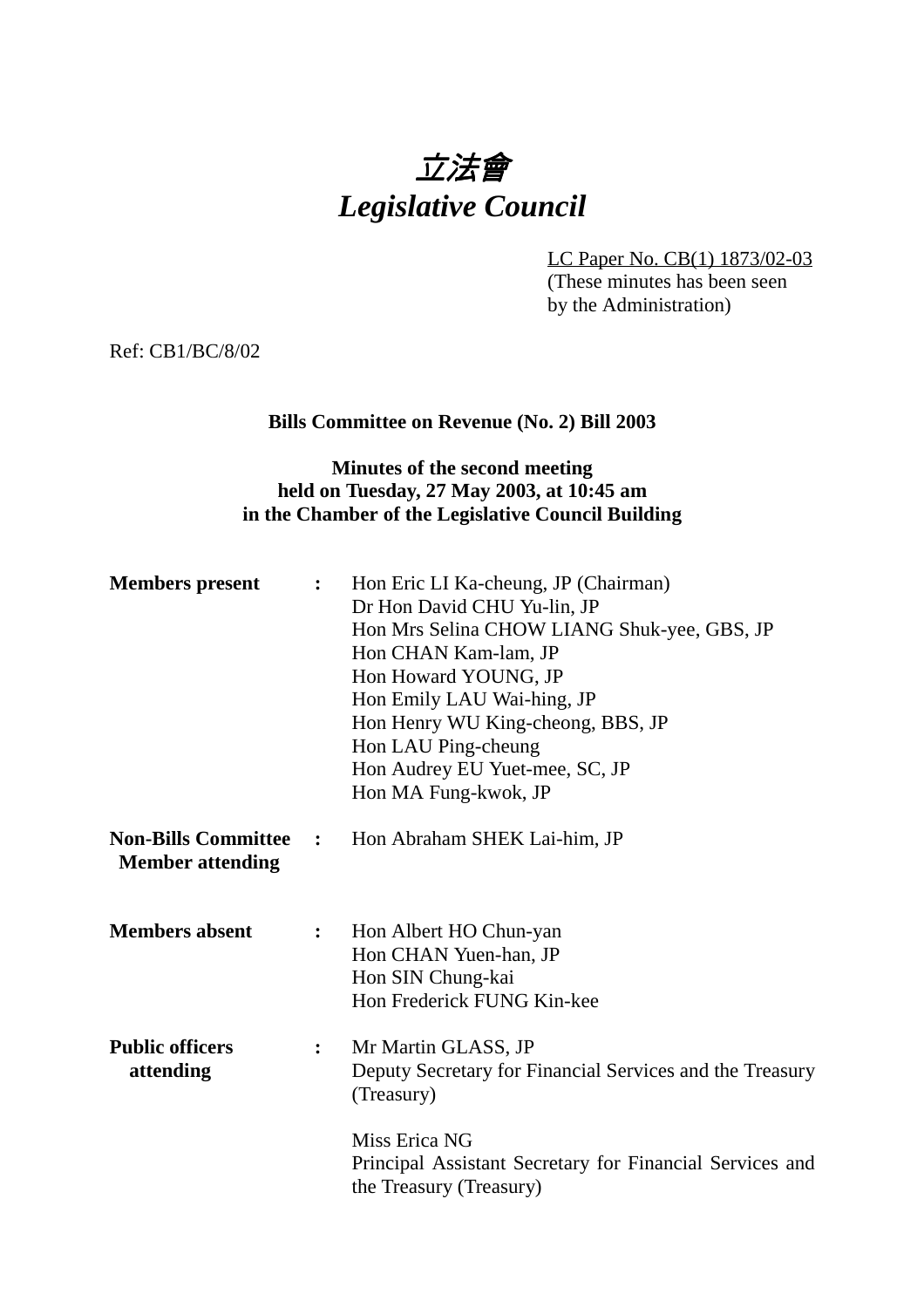|                                    |                | Mrs Alice LAU MAK Yee-ming, JP<br><b>Commissioner of Inland Revenue</b>                     |
|------------------------------------|----------------|---------------------------------------------------------------------------------------------|
|                                    |                | Mr CHU Yam-yuen<br>Assistant Commissioner of Inland Revenue (Unit 2)                        |
|                                    |                | Mr SO Chau-chuen<br>Assistant Commissioner of Inland Revenue (Unit 1)                       |
|                                    |                | <b>Miss Monica LAW</b><br><b>Senior Assistant Law Draftsman</b>                             |
| <b>Attendance by</b><br>invitation | $\ddot{\cdot}$ | <u>Hong Kong Kowloon &amp; New Territories Movie Picture</u><br><b>Industry Association</b> |
|                                    |                | Mr Woody TSUNG<br><b>Chief Executive</b>                                                    |
|                                    |                | Mr Patrick TONG<br><b>Managing Director</b><br>Mei Ah Entertainment Group                   |
|                                    |                | International Federation of the Phonographic Industry<br>(Hong Kong Group) Limited          |
|                                    |                | Mr Ricky FUNG<br><b>Chief Executive Officer</b>                                             |
|                                    |                | Movie Producers and Distributors Association of Hong<br><b>Kong Limited</b>                 |
|                                    |                | Mr Tony SHU<br><b>Executive Secretary</b>                                                   |
| <b>Clerk in attendance</b>         | $\ddot{\cdot}$ | Miss Polly YEUNG<br>Chief Assistant Secretary (1)3                                          |
| <b>Staff in attendance</b>         | $\ddot{\cdot}$ | Mr Arthur CHEUNG<br>Senior Assistant Legal Adviser 2                                        |
|                                    |                | Ms Debbie YAU<br>Senior Assistant Secretary (1)1                                            |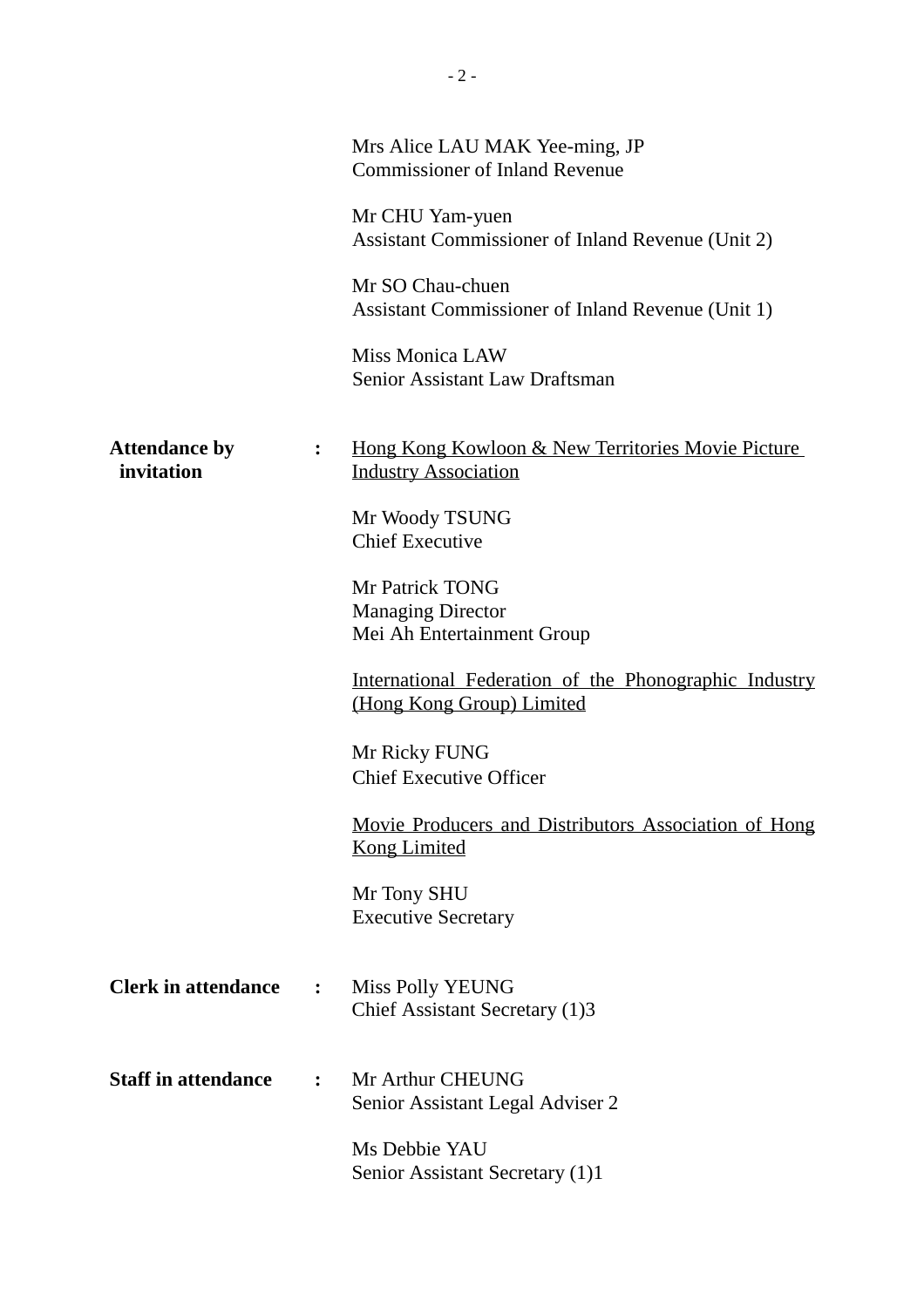#### **I Confirmation of minutes**

ı

LC Paper No. CB(1)1758/02-03 - Minutes of  $1<sup>st</sup>$  meeting on 13 May 2003

The minutes of the meeting on 13 May 2003 were confirmed.

#### **II Meeting with deputations and the Administration**

Meeting with deputations

Hong Kong, Kowloon & New Territories Movie Picture Industry Association

International Federation of the Phonographic Industry (Hong Kong Group) Limited

Movie Producers and Distributors Association of Hong Kong Limited (LC Paper No. CB(1)1757/02-03(01))

Submissions from parties not attending the meeting

The Chinese General Chamber of Commerce (LC Paper No. CB(1)1757/02-03(02))

The Association of Chartered Certified Accountants Hong Kong (LC Paper No. CB(1)1757/02-03(03))

Meeting with the Administration

| LC Paper No. CB(1)1757/02-03(04)   | - Administration's response to the<br>issues of concern raised by members<br>at the first meeting on 13 May 2003 |
|------------------------------------|------------------------------------------------------------------------------------------------------------------|
| LC Paper No. $CB(1)1774/02-03(01)$ | - Draft Committee Stage amendment<br>to amend clause 3 of the Bill<br>proposed by the Administration             |
| LC Paper No. $CB(1)1757/02-03(05)$ | - Administration's response to Senior<br>Assistant Legal Adviser's letter dated<br>12 May 2003                   |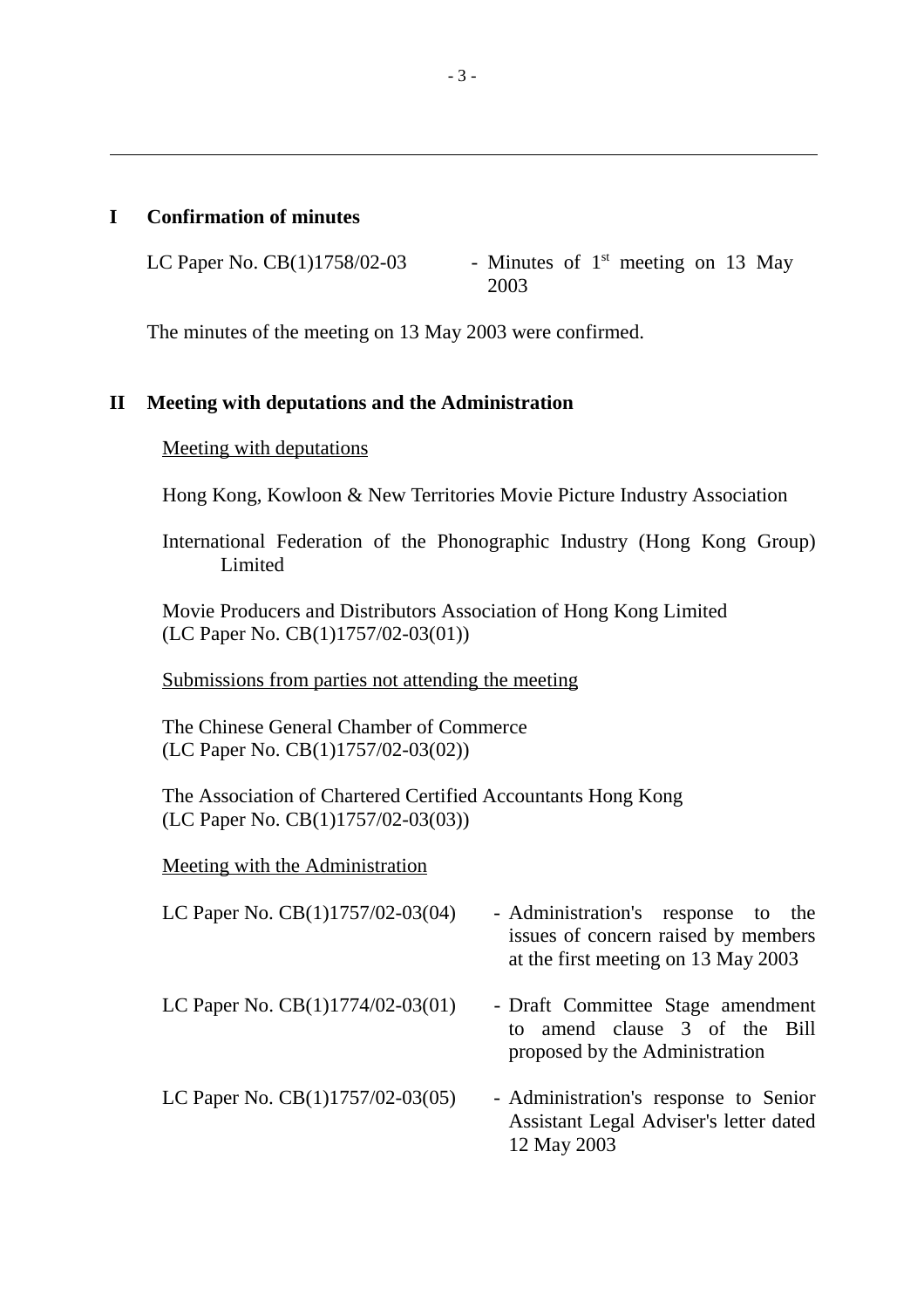| LC Paper No. $CB(1)1757/02-03(06)$ | - List of follow-up actions for the first<br>meeting on 13 May 2003 prepared by<br>the Legislative Council Secretariat |  |
|------------------------------------|------------------------------------------------------------------------------------------------------------------------|--|
| LC Paper No. $CB(1)1674/02-03(01)$ | - Letter dated 12 May 2003 from<br>Senior Assistant Legal Adviser to<br>Administration                                 |  |
| LC Paper No. CB(3)540/02-03        | - The Bill                                                                                                             |  |
| FIN CR 1/7/2201/02                 | - The Legislative Council Brief issued<br>by the Financial Services and the<br>Treasury Bureau on 2 April 2003         |  |
| LC Paper No. $CB(1)1643/02-03(02)$ | - Marked-up copy of the Bill                                                                                           |  |

2. The Bills Committee deliberated (Index of proceedings attached at **Annex**).

Issues which required follow-up actions/consideration by the Administration

- 3. At the request of the Bills Committee, the Administration undertook:
	- (1) To provide information on the impact of the outbreak of the Severe Acute Respiratory Syndrome (including the proposed relief measures) on the revenue estimates on the basis of the updated forecast on GDP and prices available on 30 May 2003 for members' consideration at the next meeting to be held on 6 June 2003;
	- (2) To provide information on the assessable profits relating to royalty payment received by film distributors of foreign films and the tax paid by them in the past two tax years. The Administration was also asked to provide separate information in respect of United States film production companies with their own distributors in Hong Kong and local independent film distributors;
	- (3) To consider the drafting consistency of clauses 2, 9(b) and 12(b) as referred to by SALA in his letter dated 12 May 2003 (LC Paper No. CB(1)1674/02- 03(01)); and
	- (4) To consider rephrasing clause 15(6), including replacing "as appropriate" with "as the case may be" as suggested by Ms Audrey EU.

4. The Bills Committee noted that information in relation to the effective date of applying the new deeming rate of assessable profits for payments made under clause 5 was available on the website of the Inland Revenue Department. In gist, the old rate of 10% would apply to any sum accrued before 1 April 2003 but received on or after that date. The Chairman said that he would follow up with the Association of Chartered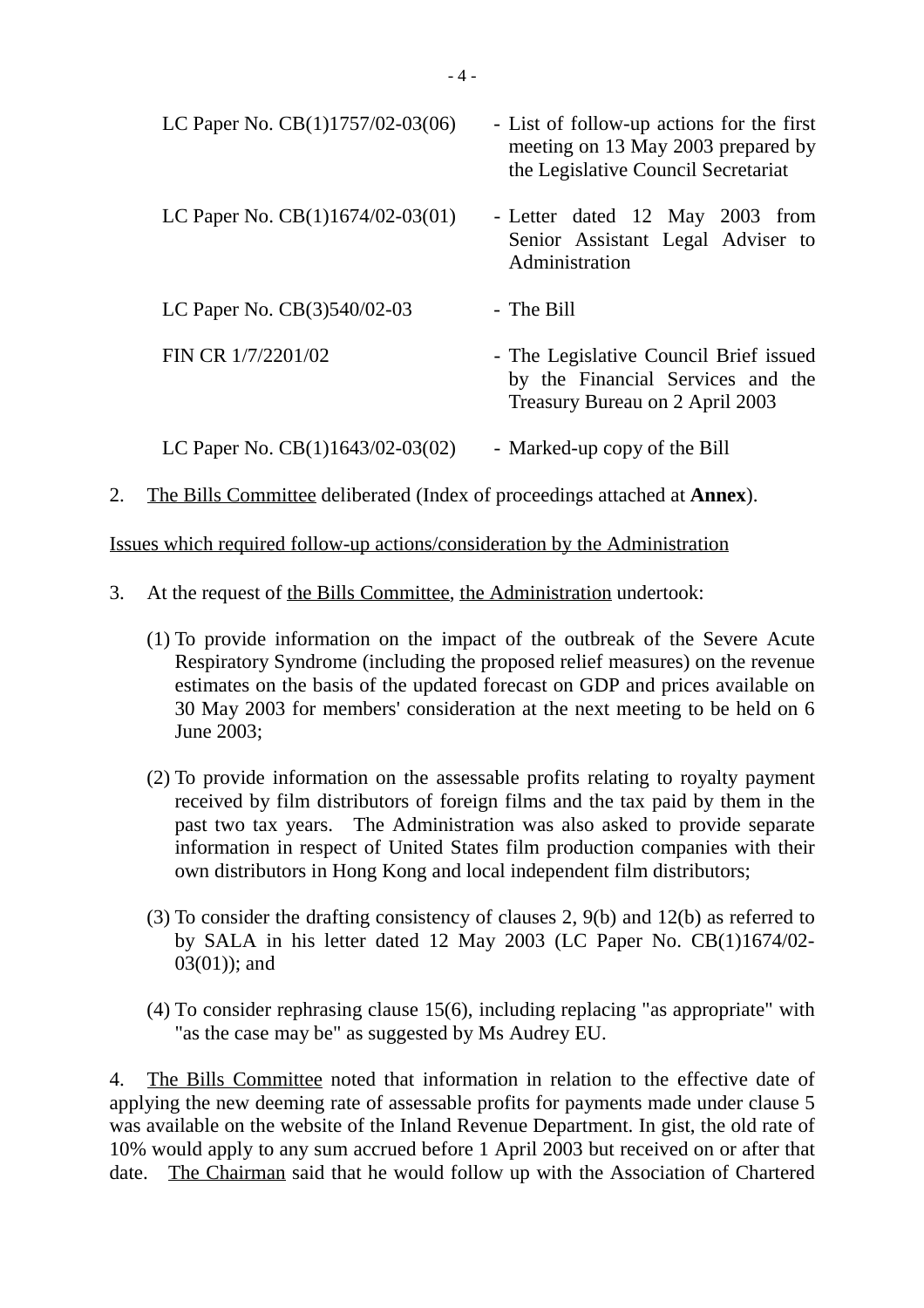Certified Accountants Hong Kong on whether it was necessary to improve the wordings of proposed section  $21A(1)(b)(i)$  and (ii).

## Dates of next meetings

5. Further to the third meeting scheduled to be held on 6 June 2003 at 8:30 am, the Bills Committee agreed that a further meeting would be scheduled for 12 June 2003 at 2:30 pm.

# **III Any other business**

6. There being no other business, the meeting ended at 12:50 pm.

Council Business Division 1 Legislative Council Secretariat 5 June 2003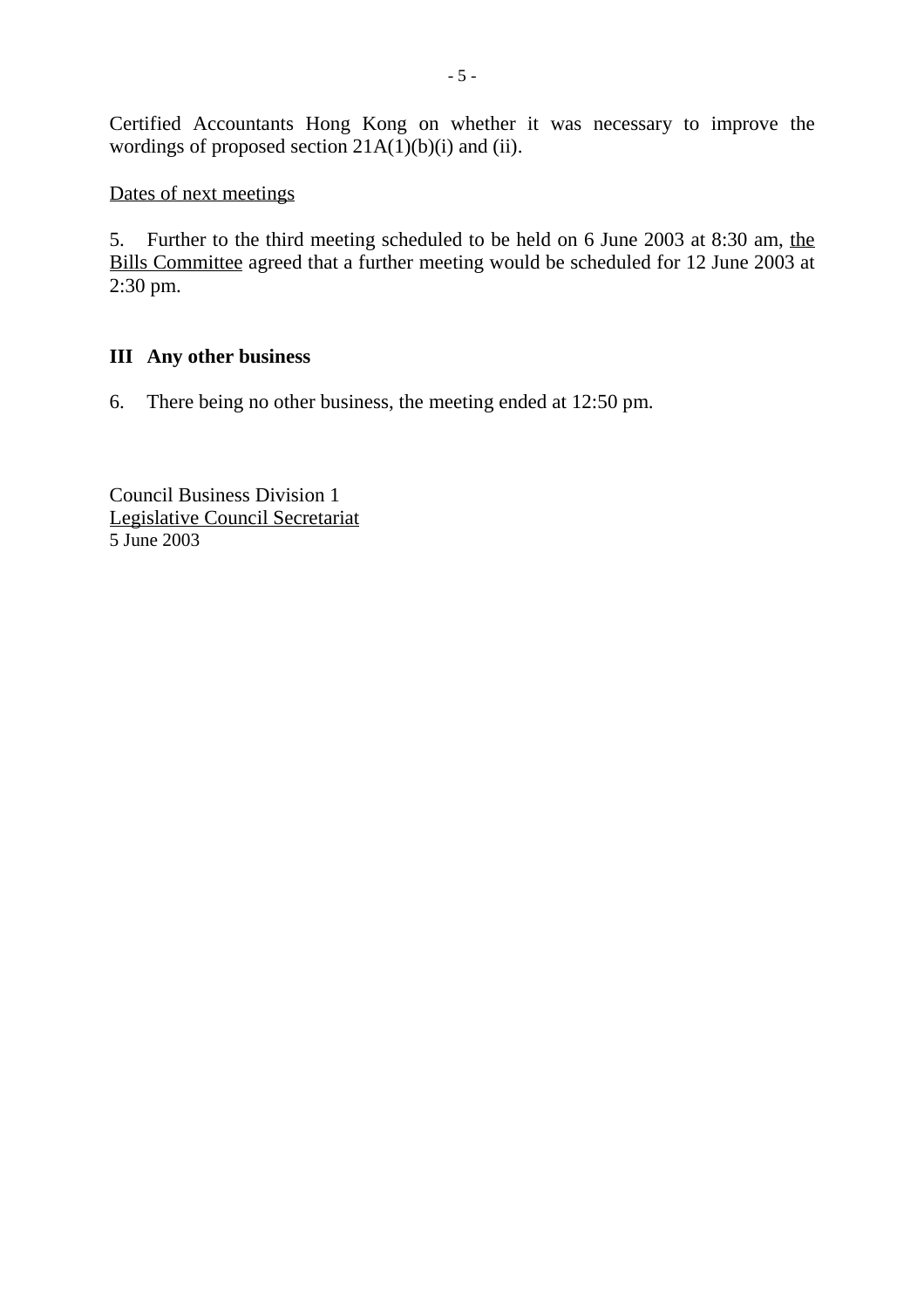#### **Annex**

# **Proceedings of the meeting of the Bills Committee on Revenue (No. 2) Bill 2003**

### **Second meeting on Tuesday, 27 May 2003, at 10:45 am in the Chamber of the Legislative Council Building**

| <b>Time</b>                    | <b>Speaker</b>                                                                                                        | Subject(s)                                                                                                        | <b>Action required</b> |
|--------------------------------|-----------------------------------------------------------------------------------------------------------------------|-------------------------------------------------------------------------------------------------------------------|------------------------|
| marker<br>$000000 -$<br>000349 | Chairman                                                                                                              | Introductory remarks and confirmation<br>of minutes on 13 May 2003.                                               |                        |
| $000350 -$<br>000826           | $&$ New<br><b>Territories</b><br>Picture<br>Movie<br>Industry Association<br>(MPIA)                                   | Hong Kong, Kowloon   Presentation of views.                                                                       |                        |
| $000827 -$<br>001225           | International<br>Federation<br>of<br>the<br>Phonographic<br>Industry (Hong Kong<br>Group)<br>Limited<br>(IFPI)        | Presentation of views.                                                                                            |                        |
| $001226 -$<br>001430           | Movie Producers and Presentation of views.<br><b>Distributors</b><br>Association of Hong<br>Limited<br>Kong<br>(MPDA) |                                                                                                                   |                        |
| $001431 -$<br>001713           | Chairman<br>Administration                                                                                            | Persons liable to the tax on assessable<br>profits<br>from<br>films,<br>cinematograph<br>patents, trademarks etc. |                        |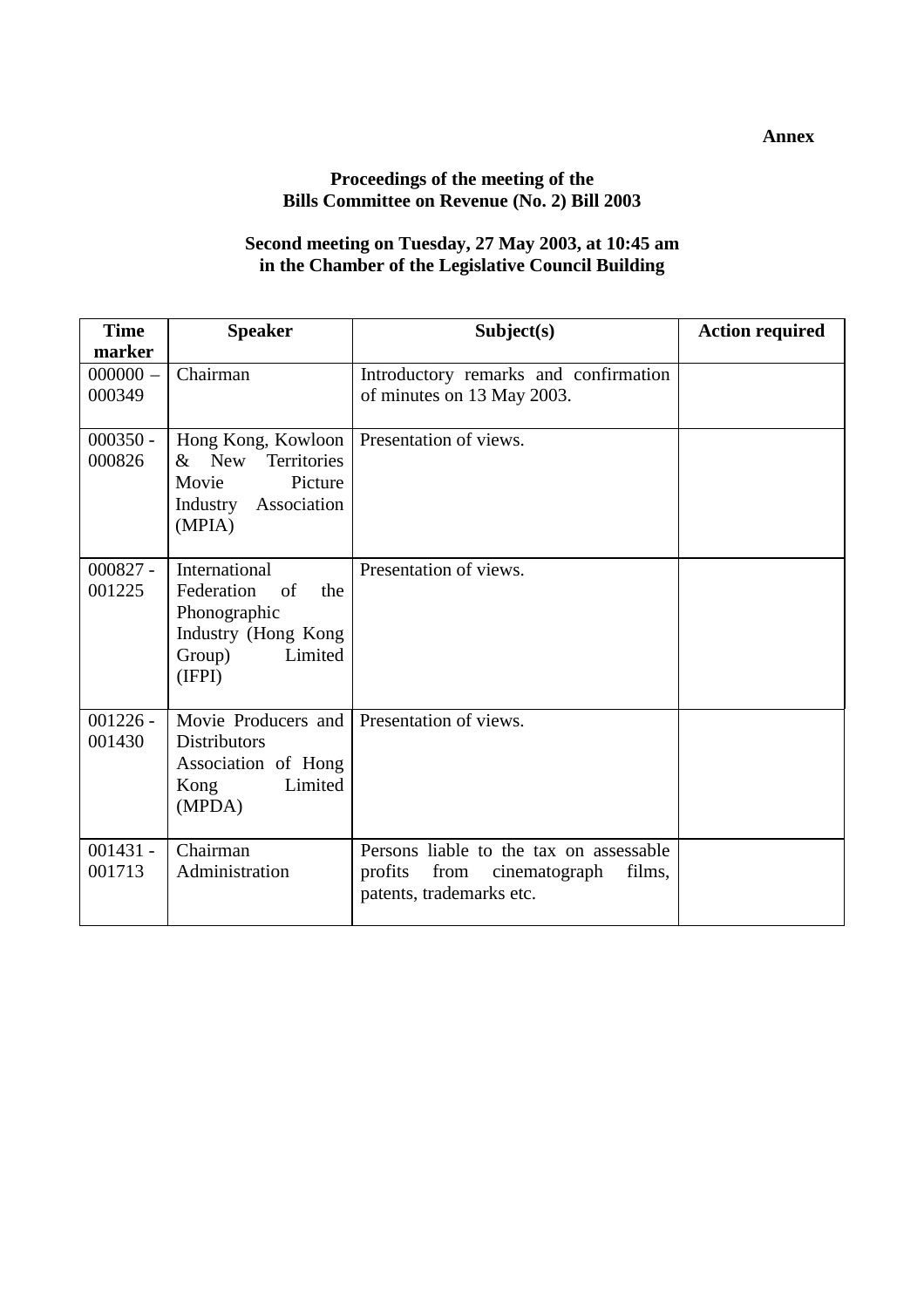| <b>Time</b><br>marker | <b>Speaker</b>                                                                             | Subject(s)                                                                                                                                                                                                                                                                                                                                                                                                                                                                                                                                                                                                                                          | <b>Action required</b> |
|-----------------------|--------------------------------------------------------------------------------------------|-----------------------------------------------------------------------------------------------------------------------------------------------------------------------------------------------------------------------------------------------------------------------------------------------------------------------------------------------------------------------------------------------------------------------------------------------------------------------------------------------------------------------------------------------------------------------------------------------------------------------------------------------------|------------------------|
| $001714 -$<br>004309  | Chairman<br>Mr MA Fund-kwok<br><b>MPIA</b><br><b>IFPI</b><br>Administration<br><b>MDPA</b> | (a) Impact of the proposed increase in<br>the deeming rate of assessable<br>profits from cinematograph films,<br>patents, trademarks etc on local film<br>and music industries.<br>(b) Tax regimes of Hong Kong and<br>Mainland China.<br>(c) Comparison of the effective tax rate<br>on deeming assessable profits after<br>the proposed increase with that of<br>neighbouring jurisdictions.<br>(d) Computation of assessable profits for<br>payments involved in the use of or<br>right to use certain intellectual<br>properties under a contract covering<br>the markets of both Hong Kong and<br>other places, and double taxation<br>policy. |                        |
| $004310 -$<br>004813  | Chairman<br><b>MPIA</b><br><b>IFPI</b><br><b>MDPA</b><br>Mr MA Fung-kwok                   | (a) No prior consultation<br>with<br>the<br>industry on the proposed change.<br>Protection of intellectual property<br>(b)<br>rights.                                                                                                                                                                                                                                                                                                                                                                                                                                                                                                               |                        |
| $004814 -$<br>004915  | Ms Emily LAU                                                                               | Stance of Members of the Frontier that<br>they objected to the Bill in view of<br>present economic situation.                                                                                                                                                                                                                                                                                                                                                                                                                                                                                                                                       |                        |
| $004916 -$<br>005129  | Mr CHAN Kam-lam                                                                            | Stance of Members of the Democratic<br>Alliance for Betterment of Hong Kong<br>that they supported the Bill in the face of<br>current budgetary deficits.                                                                                                                                                                                                                                                                                                                                                                                                                                                                                           |                        |
| $005130 -$<br>011226  | Chairman<br>Administration<br>Mr MA Fung-kwok<br><b>MPIA</b>                               | Impact of the proposed increase in<br>(a)<br>the deeming rate of assessable<br>profits from cinematograph films,<br>patents, trademarks etc on local film<br>and music industries.<br>The assessable profits relating to<br>(b)<br>royalty payment received by film<br>distributors of foreign films and the<br>tax paid by them.                                                                                                                                                                                                                                                                                                                   |                        |